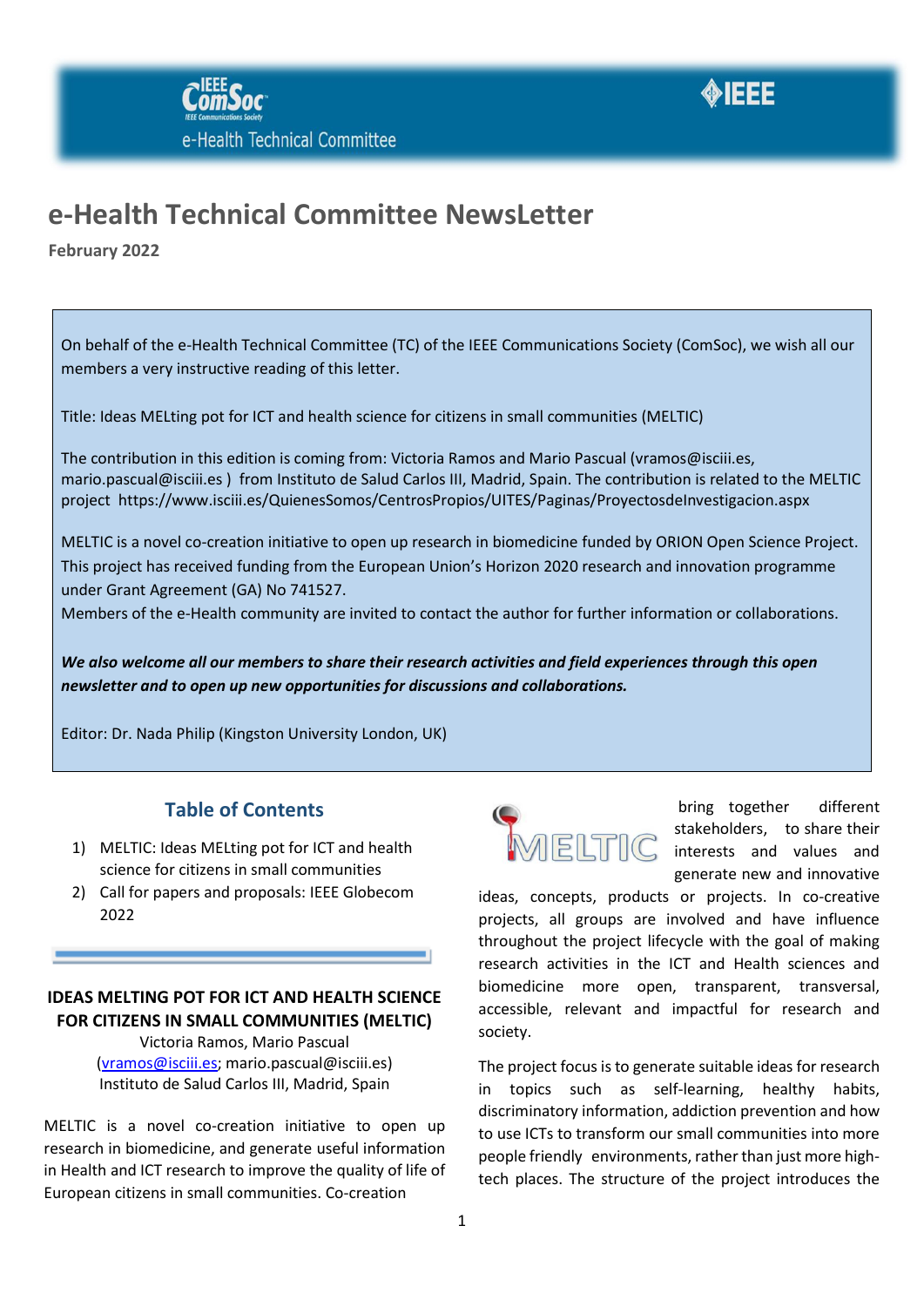



importance of comprehensive and trans-disciplinary development and framework to better understand and channel ideas and (potential) interactions.

MELTIC investigates an advanced design of a technological solution that can be collaboratively exploited and evolved. This technological proposal was developed with the concept of "Community in mind": trying to create strong and active communities that allow rural populations to strengthen ties with their neighbours and other nearby populations, or indeed anywhere else in Europe. This Digital eXperience Platform (DXP) provides content management capabilities and easy integration with devices and various media sources through "headless" technologies. Headless platforms are prepared for omnichannel communication, and allow:

- To find the content in one single place without the possibility of inconsistencies or ambiguities due to the distribution of copies,
- To store interactions on the platform, regardless of the number and types of devices used (computers, tablets, smartphones, ...), and
- To provide flexibility to content creators about the way the contents will be presented to users and, simultaneously, users might choose the access routes according to their needs or preferences

The DXP was based on interactions between ICT, public spaces and health in different ways:

- The use of ICT devices in public spaces (phoning, texting, wi-fi, gaming),
- ICT as an information transport network (internet, newsletter),
- ICT as a tool for social and health reporting, planning, enhancing participation,
- Interfaces of specific networks
- Availability functions and services

The architecture of the platform are conceived as modular components and microservices, with independent implementation and open interfaces, communicating to each other through simple and well-defined mechanisms. Aforementioned architecture provides high security, scalability and flexibility to integrate and deploy services, achieving a highly dynamic functionality very advantageous in co-creation environments.

The most important components of the platform are: an internal one that contains content resources (own and references to external resources) and services; and a public-access one, that offers the interfaces to access MELTIC resources.

**MELTIC DXP PLATFORM** 



MELTIC project targets innovation at the following technical endeavours:

- Identify research activities in ICT in health and biomedicine;
- Establish recommendations and ideas to make them more open, transparent and accessible, increasing social impact and improving the quality of life of European citizens in small and/ or isolated communities;
- Investigate a model for cooperation in the form of a technological proposal (DXP) to support and encourage socio-spatial interaction of citizens;
- A vade mecum of 100 ideas about ICT in Health and Biomedicine research.

The project is built on the know-how of an international consortium of several partners (governments, educators, charities, trade unions, civil society, healthcare professionals, patient groups and their families and the general public) from four different countries: Portugal, Italy, Romania and Spain.

The project is coordinated by Instituto de Salud Carlos III, Madrid, Spain. MELTIC welcomes potential collaboration from outside partners for next activities focused in small and isolated communities.

#### *Website:*

## [https://www.isciii.es/QuienesSomos/CentrosPropios/UI](https://www.isciii.es/QuienesSomos/CentrosPropios/UITES/Paginas/ProyectosdeInvestigacion.aspx) [TES/Paginas/ProyectosdeInvestigacion.aspx](https://www.isciii.es/QuienesSomos/CentrosPropios/UITES/Paginas/ProyectosdeInvestigacion.aspx)

*Contact:* Victoria Ramos (Project coordinator) IEEE Senior Member – v*ramos@isciii.es.*